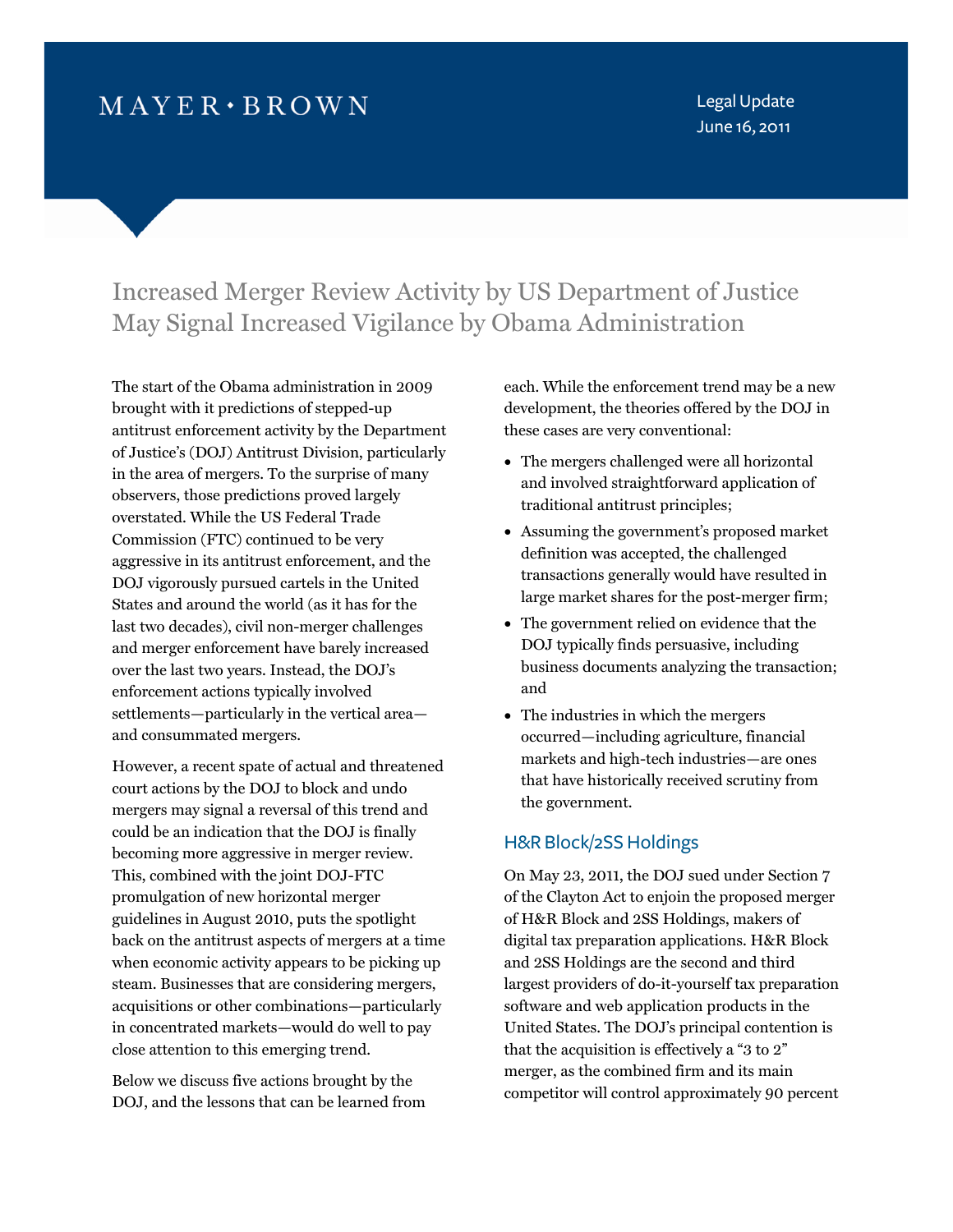of the market. The complaint relies heavily on documents collected from H&R Block during the merger review process, such as emails stating that a purpose of the acquisition is to "regain control of industry pricing" and that H&R Block and the remaining competitor "both obviously have great incentive to keep this channel profitable."

Although the high level of market concentration resulting from the proposed merger might have been enough, by itself, to trigger a challenge, similar to the FTC's 2007 action against Whole Foods, this case serves as a reminder that documents that explicitly or implicitly suggest anticompetitive motives for a merger can lead to heightened scrutiny by the enforcement agencies.

### Verifone/Hypercom

On May 20, 2011, Hypercom Corp. abandoned its proposed agreement to divest its United States point-of-sale (POS) terminal business to Igenico S.A., one week after the DOJ filed suit to enjoin the acquisition of Hypercom by VeriFone Systems Inc. and to enjoin the divestiture (which the DOJ likened to a complex franchising agreement rather than a clean divestiture). The DOJ's suit to enjoin the VeriFone-Hypercom acquisition remains pending.

POS terminals are used by retailers to collect payment information from credit and debit cards. The DOJ's complaint expressed concerns that the merger of VeriFone and Hypercom would result in a duopoly in both segments of the POS market, and that the divestiture/franchise agreement would foster coordination between the merged entity and the one remaining competitor in one of the segments due to the "ongoing relationship" between the remaining competitors. This lawsuit signals the DOJ's increased scrutiny of "fix it first" remedies proposed by the merging parties. The suit is also notable because, in addition to seeking the usual remedy of an injunction against the merger under Section 7 of the Clayton Act, the DOJ also brought suit under Section 1 of the Sherman Act,

alleging that the combined merger-divestiture deal amounted to a unitary agreement in restraint of trade.

#### NASDAQ OMX Group/NYSE Euronext

On May 16, 2011, NASDAQ OMX Group abandoned its unsolicited bid to acquire NYSE Euronext after being informed that the DOJ would file suit to block the deal. NYSE Euronext and NASDAQ OMX Group are best known as the owners of the two major stock exchanges in the United States and thus are the only two competitors for corporate stock listing services. The DOJ's press release announcing the termination of the merger pointed out that the companies are also the only providers of offexchange trade reporting services and stock auction services that manage the unique order flows for equities at the beginning and end of each trading day.

The threatened action hinged largely on the merged entity's dominance in multiple markets related to equity trading. Significantly, it appears that the DOJ was not persuaded that global competition in equity trading, or that powerful companies that engage in equity trading, would be a sufficient restraint on the merged party. This stands in contrast to past mergers, including the 2006 merger of Whirlpool and Maytag, where foreign competition was considered a significant factor in approving the merger.

## George's Acquisition of Tyson Foods Harrisonburg, Virginia Poultry Plant

On May 10, 2011, the DOJ filed a civil antitrust action challenging George's Inc.'s \$3 million acquisition of Tyson Foods' Harrisonburg, Virginia, chicken processing plant. Tyson's, George's and a third firm, Pilgrim's Pride, are the only competitors in the chicken processing market in the Shenandoah Valley region of Virginia, with each competing for the purchase of chickens from local farmers. In its complaint, the DOJ alleged that the acquisition would reduce competition for the procurement of chicken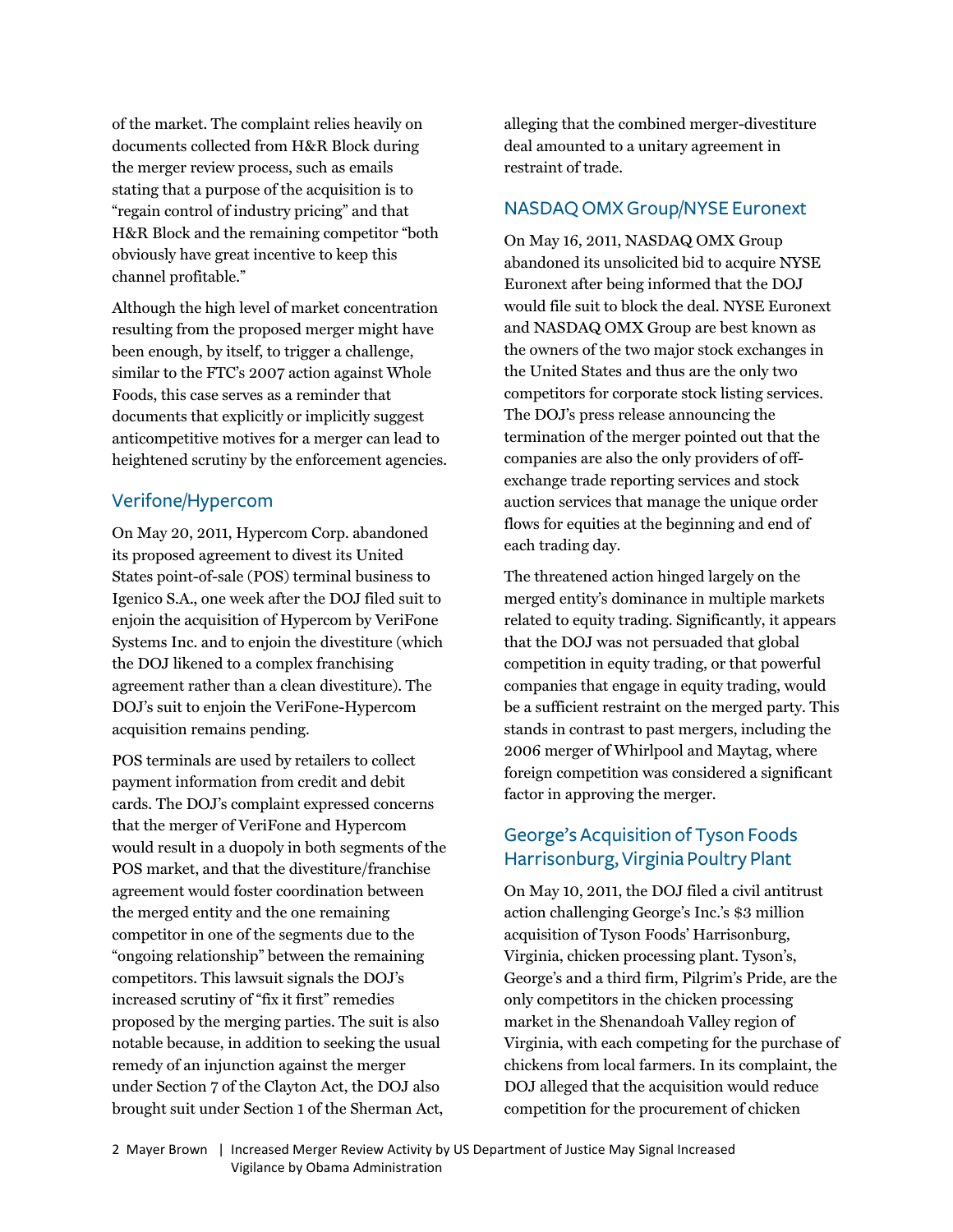farmers' services and thereby reduce the farmers' ability to obtain competitive prices.

The \$3 million acquisition was far below the \$66 million threshold for reporting under the Hart-Scott-Rodino Act, yet the DOJ began an investigation into possible anticompetitive effects upon learning of the proposed acquisition through media reports. Despite the parties' knowledge of the investigation, and without responding to the DOJ's requests for information, the parties went ahead and closed the transaction. Thus, the DOJ's lawsuit seeks divestiture of the Harrisonburg facility. In general, the DOJ is paying more attention to agricultural mergers and acquisitions, and remains undeterred by the fact that an acquisition is not reportable under the HSR Act.

#### API Healthcare/Kronos

On April 29, 2011, API Healthcare and Kronos announced that they had abandoned their proposed merger after the DOJ expressed concerns that the acquisition would reduce competition in the healthcare workforcemanagement technology market. API Healthcare and Kronos make software products that track the time and attendance of health care professionals. The two companies have the largest and the second-largest market shares in this market. The DOJ balked at the transaction because it would have resulted in a single firm controlling approximately 70 percent of the market. The government remains focused on antitrust enforcement in the healthcare industry, and is likely to challenge mergers among the two largest competitors when the shares are this large.

#### Conclusion

These recent DOJ actions should not in any way discourage parties from continuing to explore strategic mergers. Most strategic mergers do not raise concerns and are allowed to proceed without a second request or government challenge. However, transactions that result in significant market shares and/or that take place in the context of highly concentrated markets are much more likely to result in an agency challenge or require a settlement. Strategic deals can still be consummated, even if they raise antitrust concerns, if the parties are able to provide the government an acceptable settlement. However, parties should be aware that the DOJ will not easily back down. A more active DOJ can add time, expense and uncertainty to transactions. While these new variable can be managed, it is wise to plan accordingly.

*If you have any questions about this Legal Update or any of the issues raised in it, please contact any of the following lawyers.* 

**Gary Winters**  +1 202 263 3273 gwinters@mayerbrown.com

**Richard Steuer**  +1 212 506 2530 rsteuer@mayerbrown.com

**John Roberti**  +1 202 263 3428 jroberti@mayerbrown.com

**Stephen Medlock** 

+1 202 263 3221 sMedlock@mayerbrown.com